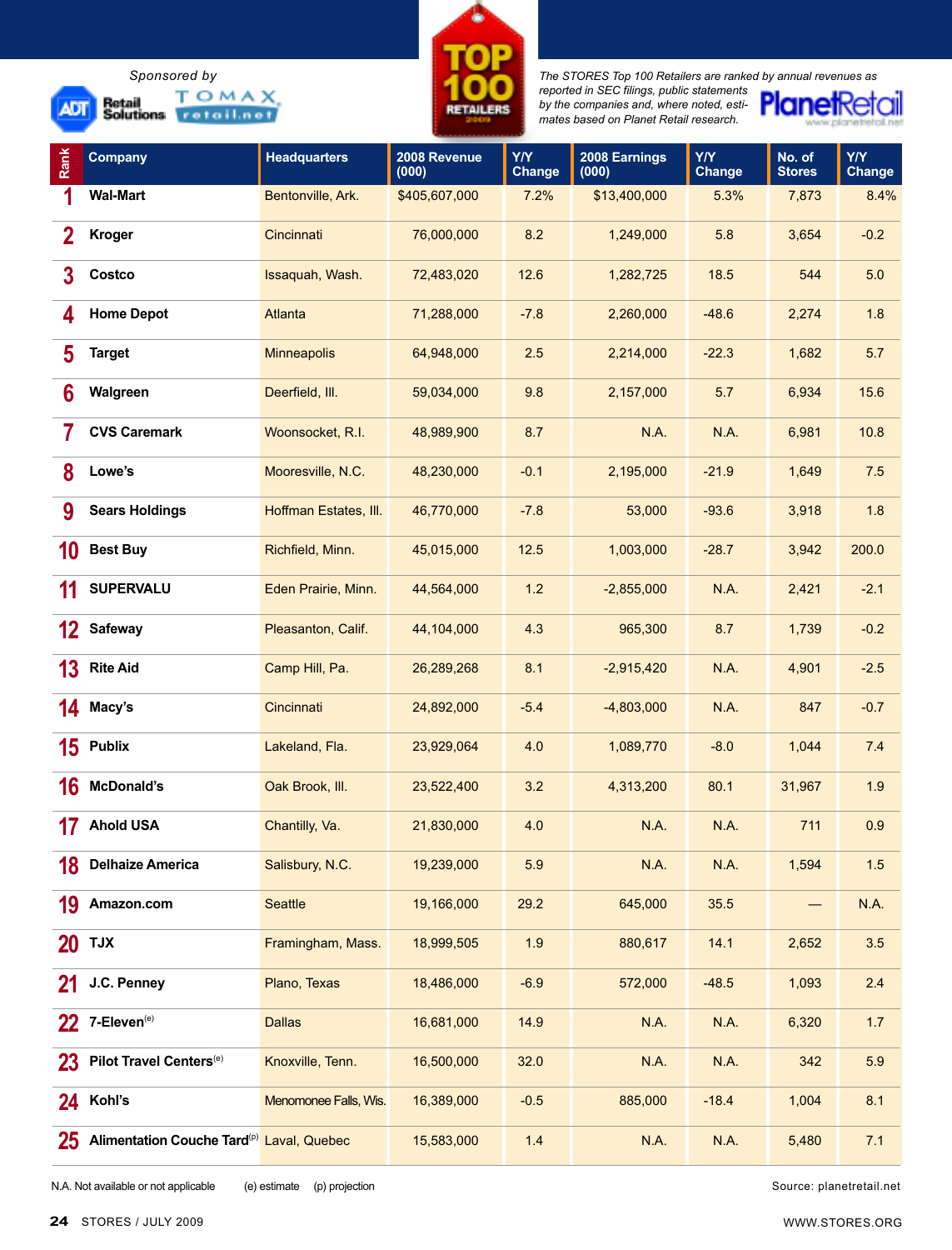

**ADT** 







| Rank | Company                          | <b>Headquarters</b>     | 2008 Revenue<br>(000) | <b>Y/Y</b><br>Change | 2008 Earnings<br>(000) | Y/Y<br>Change | No. of<br><b>Stores</b> | <b>Y/Y</b><br>Change |
|------|----------------------------------|-------------------------|-----------------------|----------------------|------------------------|---------------|-------------------------|----------------------|
| 26   | H.E.B. <sup>(e)</sup>            | San Antonio             | \$14,647,680          | 8.5%                 | N.A.                   | N.A.          | 322                     | 3.5%                 |
| 27   | Gap                              | San Francisco           | 14,526,000            | $-7.8$               | \$967,000              | 16.1%         | 3,149                   | $-0.6$               |
| 28   | Meijer <sup>(e)</sup>            | Grand Rapids, Mich.     | 14,321,000            | 3.2                  | N.A.                   | N.A.          | 186                     | 2.8                  |
| 29   | <b>Staples</b>                   | Framingham, Mass.       | 14, 153, 851          | 10.9                 | N.A.                   | N.A.          | 2,218                   | 8.8                  |
| 30   | Toys "R" Us                      | Wayne, N.J.             | 13,724,000            | $-0.5$               | 218,000                | 42.5          | 1,559                   | $-0.1$               |
| 31   | Love's                           | <b>Oklahoma City</b>    | 12,450,000            | 8.6                  | N.A.                   | N.A.          | 220                     | 6.8                  |
| 32   | <b>Dell Global Consumer</b>      | Round Rock, Texas       | 11,529,000            | 11.1                 | N.A.                   | N.A.          |                         | N.A.                 |
| 33   | <b>Yum! Brands</b>               | Louisville, Ky.         | 11,279,000            | 8.3                  | 964,000                | 6.1           | 36,292                  | 2.7                  |
| 34   | Valero                           | San Antonio             | 10,528,000            | 18.5                 | N.A.                   | N.A.          | 1,384                   | $-2.1$               |
| 35   | <b>Dollar General</b>            | Goodlettsville, Tenn.   | 10,457,668            | 10.1                 | 108,182                | N.A.          | 8,362                   | 2.1                  |
| 36   | <b>Starbucks</b>                 | Seattle                 | 10,383,000            | 10.3                 | 315,500                | $-53.1$       | 16,680                  | 11.1                 |
| 37   | <b>Office Depot</b>              | Boca Raton, Fla.        | 10,353,398            | $-6.0$               | N.A.                   | N.A.          | 1,429                   | 4.3                  |
| 38   | <b>BJ's Wholesale Club</b>       | Natick, Mass.           | 10,027,366            | 11.2                 | 134,583                | 9.5           | 180                     | $1.7$                |
| 39   | <b>Army Air Force Exchange</b>   | <b>Dallas</b>           | 9,900,000             | 13.7                 | 300,000                | $-29.7$       | 3,000                   | $-3.2$               |
| 40   | <b>Apple Stores/iTunes</b>       | Cupertino, Calif.       | 9,655,000             | 46.0                 | N.A.                   | N.A.          | 247                     | 25.4                 |
| 41   | A&P                              | Montvale, N.J.          | 9,516,186             | 48.7                 | $-139,881$             | N.A.          | 436                     | $-2.5$               |
| 42   | <b>Limited Brands</b>            | Columbus, Ohio          | 9,043,000             | $-10.8$              | 220,000                | $-69.4%$      | 3,014                   | 3.0                  |
| 43   | <b>The Pantry</b>                | Sanford, N.C.           | 8,995,626             | 30.2                 | 31,783                 | 18.9          | 1,653                   | 0.5                  |
| 44   | <b>GameStop</b>                  | <b>Grapevine, Texas</b> | 8,805,897             | 24.1                 | 398,282                | 38.2          | 6,207                   | 17.9                 |
| 45   | Quik Trip <sup>(e)</sup>         | Tulsa, Okla.            | 8,640,300             | 4.1                  | N.A.                   | N.A.          | 518                     | 6.4                  |
| 46   | Nordstrom                        | <b>Seattle</b>          | 8,573,000             | $-5.6$               | 401,000                | $-43.9$       | 169                     | 8.3                  |
| 47   | RaceTrac Petroleum               | Atlanta                 | 8,000,000             | 27.0                 | N.A.                   | N.A.          | 525                     | 0.8                  |
| 48   | <b>Whole Foods Markets</b>       | Austin, Texas           | 7,953,912             | 20.7                 | 114,524                | $-37.3$       | 275                     | $-0.4$               |
| 49   | <b>Travel Centers of America</b> | Westlake, Ohio          | 7,658,379             | 24.2                 | $-40,201$              | N.A.          | 233                     | $-1.3$               |
| 50   | Menard <sup>(e)</sup>            | Eau Claire, Wis.        | 7,500,000             | 2.7                  | N.A.                   | N.A.          | 243                     | 13.0                 |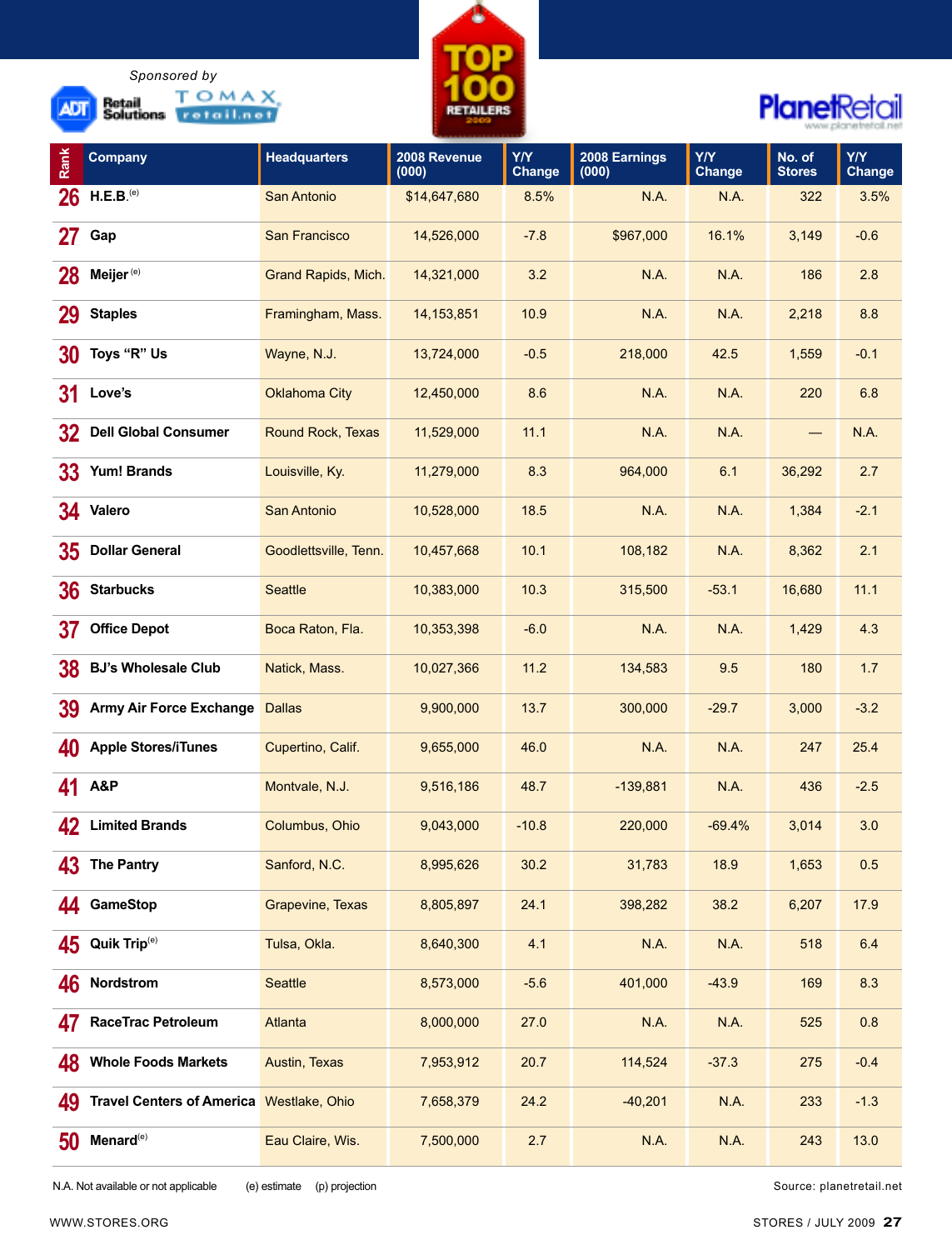





| Rank | <b>Company</b>                                                   | <b>Headquarters</b> | 2008 Revenue<br>(000) | <b>Y/Y</b><br>Change | 2008 Earnings<br>(000) | Y/Y<br>Change | No. of<br><b>Stores</b> | <b>Y/Y</b><br><b>Change</b> |
|------|------------------------------------------------------------------|---------------------|-----------------------|----------------------|------------------------|---------------|-------------------------|-----------------------------|
| 51   | <b>Winn-Dixie Stores</b>                                         | Jacksonville, Fla.  | \$7,340,000           | 0.8%                 | N.A.                   | N.A.          | 520                     | $-0.2%$                     |
| 52   | QVC                                                              | West Chester, Pa.   | 7,303,000             | $-1.3$               | N.A.                   | N.A.          |                         | N.A.                        |
| 53   | Darden Restaurants(p)                                            | Orlando             | 7,223,000             | 9.0                  | N.A.                   | N.A.          | 1,772                   | 4.1                         |
| 54   | Bed Bath & Beyond                                                | Union, N.J.         | 7,208,340             | 2.3                  | \$425,123              | $-24.5%$      | 1,037                   | 6.8                         |
| 55   | Dillard's                                                        | Little Rock, Ark.   | 6,988,440             | $-5.2$               | $-241,065$             | N.A.          | 315                     | $-3.4$                      |
| 56   | <b>Family Dollar</b>                                             | Matthews, N.C.      | 6,983,628             | 2.2                  | 233,073                | $-4.0$        | 6,571                   | 2.2                         |
| 57   | Giant Eagle <sup>(e)</sup>                                       | Pittsburgh          | 6,749,103             | 7.9                  | N.A.                   | N.A.          | 382                     | 6.7                         |
| 58   | <b>Verizon Wireless</b>                                          | Basking Ridge, N.J. | 6,697,000             | 14.2                 | N.A.                   | N.A.          | 2,500                   | 4.2                         |
| 59   | Aldi <sup>(e)</sup>                                              | Batavia, III.       | 6,633,500             | 19.3                 | N.A.                   | N.A.          | 989                     | 10.5                        |
| 60   | AutoZone                                                         | <b>Memphis</b>      | 6,522,706             | 5.7                  | 641,606                | 7.7           | 4,240                   | 4.5                         |
| 61   | <b>Ross Stores</b>                                               | Pleasanton, Calif.  | 6,486,139             | 8.6                  | 305,441                | 17.0          | 956                     | 7.4                         |
| 62   | $\mathsf{Hy}\text{-}\mathsf{V}\mathsf{e}\mathsf{e}^{\text{(e)}}$ | W. Des Moines, Iowa | 6,200,000             | 10.7                 | N.A.                   | N.A.          | 226                     | 0.9                         |
| 63   | <b>Defense Commissary Agency</b>                                 | Fort Lee, Va.       | 5,800,000             | 4.7                  | N.A.                   | N.A.          | 254                     | $-2.3$                      |
| 64   | Albertsons <sup>(e)</sup>                                        | Boise, Idaho        | 5,367,185             | $-8.7$               | N.A.                   | N.A.          | 265                     | $-15.6$                     |
| 65   | <b>Blockbuster</b>                                               | <b>Dallas</b>       | 5,287,900             | $-4.6$               | $-385,400$             | N.A.          | 7,405                   | $-5.4$                      |
| 66   | <b>Foot Locker</b>                                               | <b>New York</b>     | 5,237,000             | $-3.7$               | $-80,000$              | N.A.          | 3,641                   | $-3.8$                      |
| 67   | <b>Advance Auto Parts</b>                                        | Roanoke, Va.        | 5,142,255             | 6.1                  | 238,038                | $-0.1$        | 3,368                   | 3.3                         |
| 68   | <b>Barnes &amp; Noble</b>                                        | <b>New York</b>     | 5,121,804             | $-5.3$               | 75,920                 | $-44.1$       | 778                     | $-2.5$                      |
| 69   | Save Mart <sup>(e)</sup>                                         | Modesto, Calif.     | 5,100,480             | 12.6                 | N.A.                   | N.A.          | 253                     | 1.2                         |
| 70   | <b>PetSmart</b>                                                  | Phoenix             | 5,065,293             | 8.4                  | 192,670                | $-25.5$       | 1,112                   | 10.3                        |
| 71   | <b>AT&amp;T Wireless</b>                                         | Atlanta             | 4,925,000             | 22.9                 | N.A.                   | N.A.          | 2,200                   | 0.0                         |
| 72   | Trader Joe's <sup>(e)</sup>                                      | Monrovia, Calif.    | 4,896,000             | 13.7                 | N.A.                   | N.A.          | 315                     | 6.8                         |
| 73   | <b>Sherwin-Williams</b>                                          | Cleveland           | 4,834,897             | $-2.4$               | N.A.                   | N.A.          | 3,346                   | 0.6                         |
| 74   | Wegmans Food Markets (e)                                         | Rochester, N.Y.     | 4,668,480             | 3.7                  | N.A.                   | N.A.          | 72                      | 2.9                         |
| 75   | <b>Big Lots</b>                                                  | Columbus, Ohio      | 4,645,283             | $-0.2$               | 151,547                | $-4.4$        | 1,339                   | $-1.0$                      |